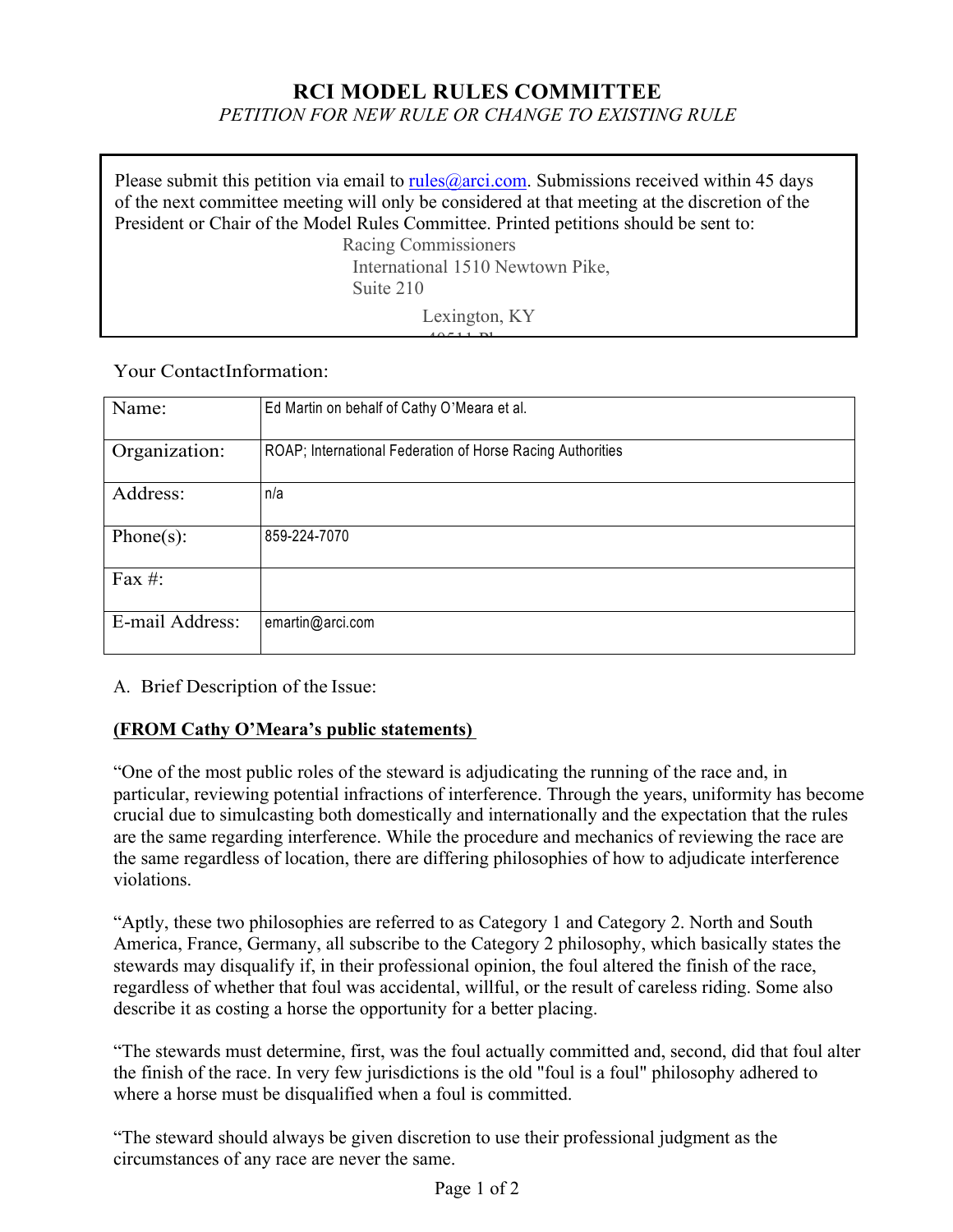"Other international jurisdictions subscribe to the Category 1 interference philosophy, with Japan being the most recent to convert back in 2013 from a 2 to a 1, to become more unified with the Asian Federation countries.

"Category 1 countries will only demote or change the placings if the horse that caused the interference improved his position because of that interference. The overall placings of the horse that was interfered with is not necessarily taken into account, but rather how they finished relative to each other.

"Also, it's important to note the difference in terminology internationally with regard to placings. The term "disqualification" is used here in North America, whereas the term "demotion" is used elsewhere. While it may just seem like semantics, internationally the term "disqualify" refers to a much more serious violation, where the horse is essentially removed from the race, stripped of all placing and purse, due to some egregious actions during the race.

"While these philosophies on interference may result in two different final outcomes, remember the stewards still apply the same process to reach decisions and they strive for consistency."

B. Discussion of the Issue and Problem *See above. This issue affects the riders and fans. The existing Model Rule is: ARCI-010-035 Running of the Race (E)(2,3,4).*

C. Possible Solutions and Impact

*No RCI Model Rule Amendment is proposed at this time. This item is for discussion purposes to gather public and regulatory input.*

*See the memoramdum concerning the IFHA.*